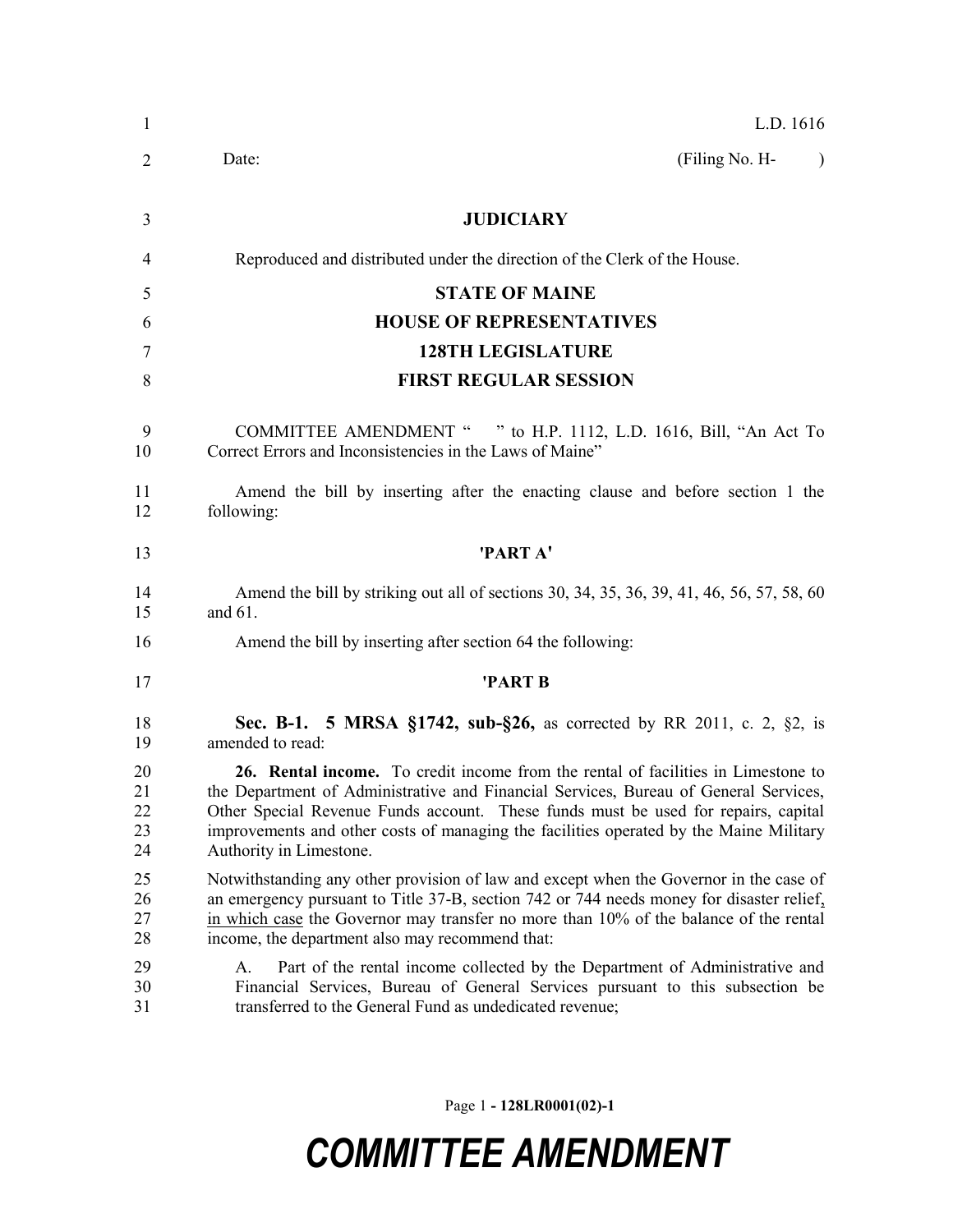B. Part of the rental income collected by the Department of Administrative and Financial Services, Bureau of General Services pursuant to this subsection be transferred to the Department of Defense, Veterans and Emergency Management, Maine National Guard Education Assistance Pilot Program, Other Special Revenue Funds account for tuition assistance;

 C. Part of the rental income collected by the Department of Administrative and Financial Services, Bureau of General Services pursuant to this subsection be transferred to the Department of Defense, Veterans and Emergency Management, Maine National Guard Education Assistance Pilot Program, Other Special Revenue Funds account for the reimbursement of the purchase of supplemental life insurance as provided for in the provisions of Title 37-B, section 390-B;

 D. Beginning July 1, 2007, part of the rental income collected by the Department of Administrative and Financial Services, Bureau of General Services pursuant to this subsection be transferred to the Department of Defense, Veterans and Emergency Management for maintenance and repair of National Guard armories in the State; and

 E. Part of the rental income collected by the Department of Administrative and Financial Services, Bureau of General Services pursuant to this subsection be transferred to the Department of Defense, Veterans and Emergency Management, Disaster Assistance Relief, Other Special Revenue Funds account for disaster assistance; and

 **Sec. B-2. 8 MRSA §1037, sub-§2, ¶E,** as enacted by PL 2011, c. 358, §6 and amended by c. 657, Pt. W, §6, is further amended to read:

 E. The amounts, reported separately, of revenue received in accordance with section 24 1036, subsection 2, paragraphs B and D<sub>7</sub> and from the Stipend Fund under Title 7, section 86 and from any other source in accordance with rules adopted under section 263-A, subsection 1, paragraph C and Title 7, section 82, subsection 5 by the Commissioner of Agriculture, Conservation and Forestry or the State Harness Racing Commission; and

 **Sec. B-3. 8 MRSA §1037, sub-§3,** as enacted by PL 2011, c. 358, §6 and amended by c. 657, Pt. W, §6, is further amended to read:

 **3. Agricultural fair that does not conduct harness racing.** The report required by this section must include the following with regard to an agricultural fair:

 A. The amount spent to pay fair premiums, to make capital improvements to fairground facilities and for labor costs and operating expenses;

 B. The amounts, reported separately, received from slot machine revenue in 36 accordance with section 1036, subsection 2, paragraph D<sub>7</sub> and from the Stipend Fund 37 under Title 7, section 86 and <del>from</del> any other source in accordance with rules adopted under section 263-A, subsection 1, paragraph C and Title 7, section 82, subsection 5 by the Commissioner of Agriculture, Conservation and Forestry or the State Harness Racing Commission; and

 C. An estimate of the number of people that attended the agricultural fair, including separate estimates of paid attendance, free-pass attendance, vendor attendance and attendance under a local campground pass.

Page 2 **- 128LR0001(02)-1**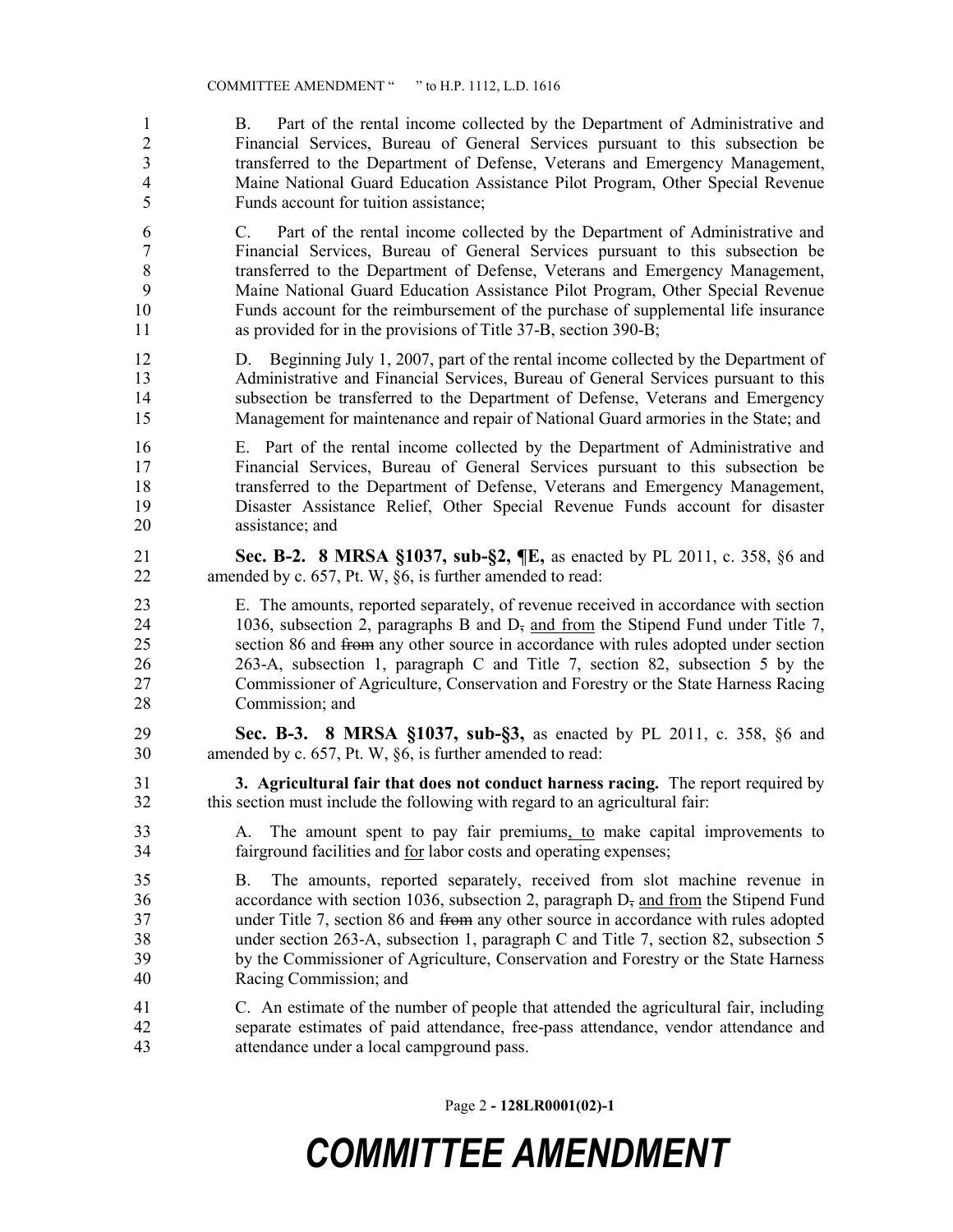**Sec. B-4. 30-A MRSA §4722, sub-§1, ¶N,** as enacted by PL 1987, c. 737, Pt. A, §2 and Pt. C, §106 and amended by PL 1989, c. 6; c. 9, §2; and c. 104, Pt. C, §§8 and 10, is further amended to read:

4 N. With respect to any bonds which that the Maine State Housing Authority is authorized to issue in accordance with the limitations and restrictions of this chapter, covenant and consent that the interest on the bonds will be includable, under the United States Internal Revenue Code of 1954, Title 26, Section 7701(a)(29) 1986, or any subsequent corresponding internal revenue law of the United States, in the gross income of the holders of the bonds to the same extent and in the same manner that the interest on bills, bonds, notes or other obligations of the United States is includable in the gross income of the holders under the United States Internal Revenue Code or any subsequent law. The powers conferred by this paragraph are not subject to any 13 limitations or restrictions of any law which that may limit the Maine State Housing Authority's power to so covenant and consent.

 (1) Notwithstanding any other provision of this chapter, proceeds of bonds issued under this subsection may be used for persons other than persons of low income.

18 (2) The income on any bonds issued by the Maine State Housing Authority shall must be included in gross income under the Maine Income Tax Law if the income on those bonds is includable in the gross income of the holders of the 21 bonds under the United States Internal Revenue Code of 1954, Title 26, Section 22 7701(a)(29) 1986, or any subsequent corresponding revenue law of the United 23 States;

 **Sec. B-5. 36 MRSA §191, sub-§2, ¶ZZ,** as repealed and replaced by PL 2015, c. 490, §3 and c. 494, Pt. A, §42, is repealed and the following enacted in its place:

 ZZ. The disclosure by the State Tax Assessor to a qualified Pine Tree Development Zone business that has filed a claim for reimbursement under section 2016 of information related to any insufficiency of the claim, including records of a contractor or subcontractor that assigned the claim for reimbursement to the qualified Pine Tree Development Zone business and records of the vendors of the contractor or subcontractor;

 **Sec. B-6. 36 MRSA §191, sub-§2, ¶AAA,** as enacted by PL 2015, c. 490, §4 and c. 494, Pt. A, §43, is repealed and the following enacted in its place:

- AAA. The disclosure of information by the State Tax Assessor or the Associate Commissioner for Tax Policy to the Office of Program Evaluation and Government Accountability under Title 3, section 991 for the review and evaluation of tax expenditures pursuant to Title 3, chapter 37;
- **Sec. B-7. 36 MRSA §653, sub-§1, ¶I,** as amended by PL 1989, c. 501, Pt. Z, is further amended to read:
- I. No property conveyed to any person for the purpose of obtaining exemption from taxation under this subsection may be so exempt, except property conveyed between husband and wife spouses, and the obtaining of exemption by means of fraudulent conveyance shall must be punished by a fine of not less than \$100 and not more than

Page 3 **- 128LR0001(02)-1**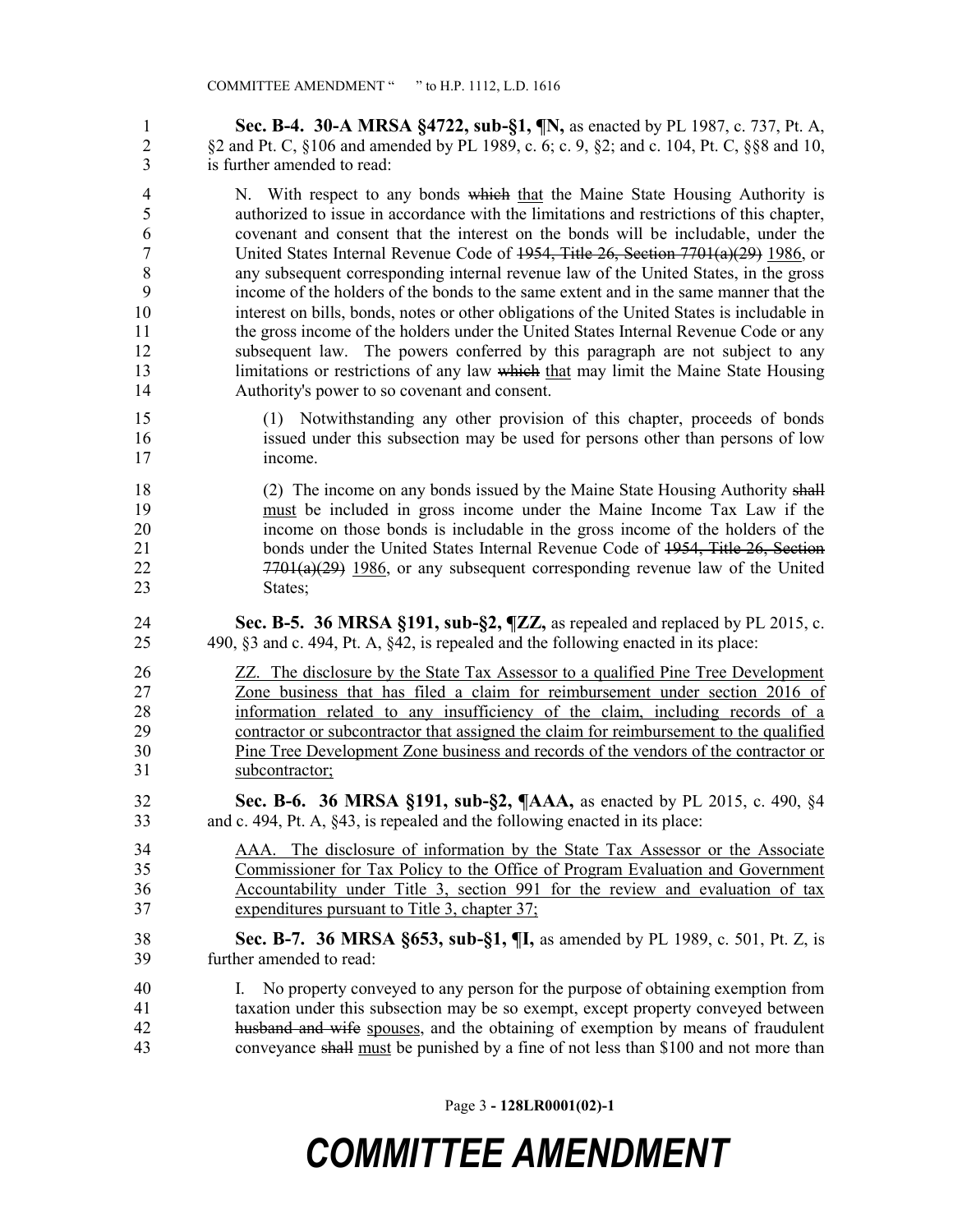- 2 times the amount of the taxes evaded by the fraudulent conveyance, whichever amount is greater. **Sec. B-8. 36 MRSA §4641-C, sub-§4,** as amended by PL 2005, c. 519, Pt. SSS, §1 and affected by §2, is further amended to read: **4. Deeds between certain family members.** Deeds between husband and wife spouses, parent and child or grandparent and grandchild, without actual consideration for the deed, and deeds between spouses in divorce proceedings;
- **Sec. B-9. PL 1987, c. 735, §73, amending clause** is amended to read:

 **Sec. 73. P&SL 1865, c. 532, §4, sub-§3,** as enacted by P&SL 1983, c. 33, §1 and amended by PL 1985, c. 779, §§90 and 91, is repealed and the following enacted in its place:

**Sec. B-10. P&SL 2007, c. 22, Pt. A, §3, sub-§6** is amended to read:

 6. The district shall maintain its books and records in a manner that creates separate divisions for its water and wastewater operations. These divisions must maintain the assets, liabilities, operating revenues and expenses in a manner that allows the Public Utilities Commission to set rates for the district's water operations. The assets and liabilities of the Augusta Water District must be maintained in the books of the water 18 division of the Greater Augusta Utilities Utility District. The assets and liabilities of the Augusta Sanitary District and Hallowell Water District's wastewater division must be maintained in the books and records of the Greater Augusta Utility District's wastewater division.

#### **PART C**

 **Sec. C-1. 9-B MRSA §864, sub-§2, ¶B,** as amended by PL 1993, c. 655, §1, is further amended to read:

 B. The service corporation primarily serves credit unions and the membership of affiliated credit unions. A service corporation formed after July 31, 1994 primarily serves credit unions and the membership of affiliated credit unions within the meaning of this paragraph if at least 75% of the services provided within this State are to credit unions and members of credit unions; except that for a service corporation formed after October 1, 2017, when determining whether a service corporation primarily serves credit unions and the membership of affiliated credit unions within the meaning of this paragraph, the superintendent shall consider the relevant federal laws and regulations in effect at the time of formation of the service corporation.

 **Sec. C-2. 20-A MRSA §12706, sub-§9,** as amended by PL 2017, c. 179, §5, is further amended to read:

 **9. Contracts and agreements.** To enter into any contracts, leases and agreements and any other instruments and arrangements that are necessary, incidental or convenient to the performance of its duties and the execution of its powers under this chapter, except 40 that in any such agreement other than an employment agreement that contains the following provisions against the system is are void:

Page 4 **- 128LR0001(02)-1**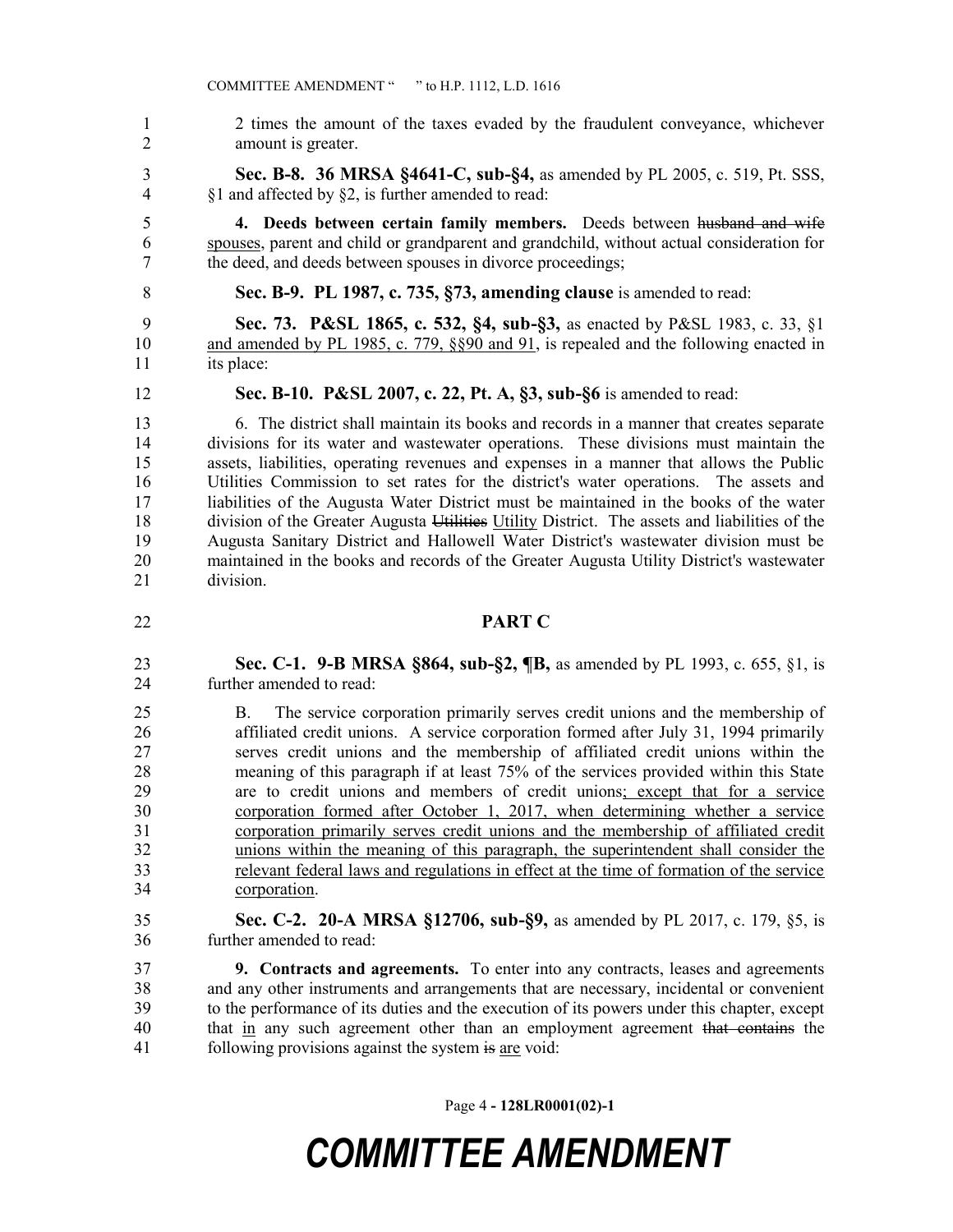A. Any requirement that the system must waive its governmental immunity or limited liability; B. Any requirement that the system must carry insurance in addition to or in excess of its existing insurance; C. Any requirement that the system must defend, indemnify or hold harmless any other party; D. Any requirement that the system must submit to the law of a state other than this State; E. Any requirement that the system must waive its insurer's rights of subrogation; F. Any requirement that the system must pay another party's attorney's fees; and G. Any requirement that the agreement is subject to an automatic renewal other than 12 month to month; **Sec. C-3. 32 MRSA §18134-A,** as enacted by PL 2015, c. 207, §1, is amended to read: **§18134-A. Exception; bleeding of a residential home heating oil burner** Notwithstanding section 18134, paragraph C section 18102, a home heating oil delivery driver may bleed a residential home heating oil burner without direct supervision if the delivery driver has documentation of having completed a board-approved training course in bleeding oil burners. If the oil burner fails to operate after bleeding, the delivery driver shall refer the problem to a journeyman oil and solid fuel burning technician or master oil and solid fuel burning technician. **Sec. C-4. Effective date.** Those sections of this Part that amend the Maine Revised Statutes, Title 9-B, section 864, subsection 2, paragraph B and Title 20-A, section 12706, subsection 9 take effect 90 days after adjournment of the First Regular Session of the 128th Legislature.' Amend the bill in the emergency clause in the 2nd line (page 19, line 26 in L.D.) by inserting after the following: "when approved" the following: ', except as otherwise indicated' Amend the bill by relettering or renumbering any nonconsecutive Part letter or section number to read consecutively. **SUMMARY** This amendment designates the contents of the bill as Part A. Sections of the bill containing errors or conflicts that have been resolved by the enactment of other public laws or that are otherwise not needed are deleted from the bill. Sections of the bill containing errors or conflicts that this amendment further amends are moved to the new Part B. The amendment adds Part B, which makes technical corrections, and Part C, which makes corrections that are or could be interpreted as being substantive. Part B of the amendment does the following.

Page 5 **- 128LR0001(02)-1**